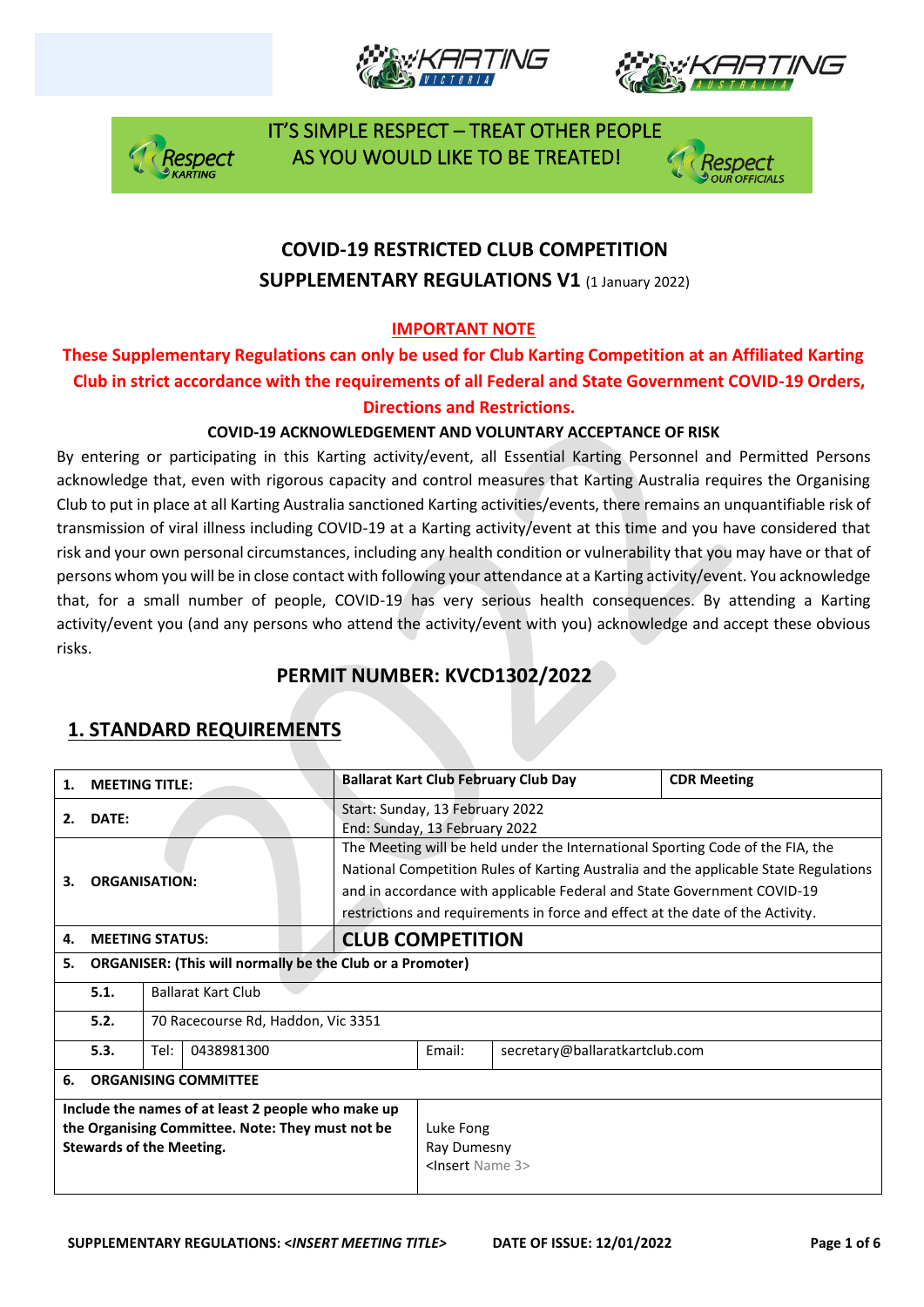







| ESSENTIAL OFFICIALS (Ref: General Rules Chapter 7 Rule 4 - "Essential Officials")<br>7.          |                                        |                |  |  |  |  |
|--------------------------------------------------------------------------------------------------|----------------------------------------|----------------|--|--|--|--|
| <b>Stewards of The Meeting</b><br>Note: Chief Steward Must be Grade 3 or Higher                  | Anthony Taylor (Chief Steward)         |                |  |  |  |  |
| Clerk of the Course                                                                              | Paul Feely                             |                |  |  |  |  |
| Note: Up to 35 Entries May be Grade 4 or Higher. More than 35 Entries* Must be Grade 3 or Higher |                                        |                |  |  |  |  |
| * See General Rules Chapter 7 Rule 4 Guidance Note 2                                             |                                        |                |  |  |  |  |
| Chief Scrutineer: May be Grade 4 or Higher                                                       | Mal Mason                              |                |  |  |  |  |
| Chief Timekeeper:                                                                                | Peta Barrie                            |                |  |  |  |  |
| <b>Emergency and Medical Services:</b>                                                           | Mitch Arrow/Andrew Matheson            |                |  |  |  |  |
| 8. OTHER OFFICIALS                                                                               |                                        |                |  |  |  |  |
| <b>Assistant Clerk Of The Course:</b>                                                            | <b>Mitch Arrow</b>                     | Daniel Findlay |  |  |  |  |
| Starter                                                                                          | Paul Feely                             |                |  |  |  |  |
| <b>Scales Marshal</b>                                                                            | <b>Mitch Arrow</b>                     |                |  |  |  |  |
| <b>Grid Marshal</b>                                                                              | <b>Noel Hocking</b>                    |                |  |  |  |  |
| Secretary of the Meeting                                                                         | <b>Bill West</b>                       |                |  |  |  |  |
|                                                                                                  |                                        |                |  |  |  |  |
| <b>CIRCUIT DETAILS</b><br>9.                                                                     |                                        |                |  |  |  |  |
| <b>Circuit Name:</b>                                                                             | <b>Haddon Park Raceway</b>             |                |  |  |  |  |
| <b>Circuit Address:</b>                                                                          | 70 Racecourse Rd, Haddon, Vc           |                |  |  |  |  |
| <b>Track Length:</b>                                                                             | 675 Metres                             |                |  |  |  |  |
| <b>Direction Of Racing:</b>                                                                      | Anti Clockwise                         |                |  |  |  |  |
| <b>Track Density:</b>                                                                            | 24                                     |                |  |  |  |  |
| <b>Notice Board:</b>                                                                             | Outside clubrooms and rear of out grid |                |  |  |  |  |
| <b>Stewards Office:</b>                                                                          | Rear of toilet block                   |                |  |  |  |  |
| <b>Mechanical Breakdown Lane:</b>                                                                | Will Not be in use at this Meeting.    |                |  |  |  |  |
| Parc Fermé:                                                                                      | Rear of tech shed                      |                |  |  |  |  |
|                                                                                                  |                                        |                |  |  |  |  |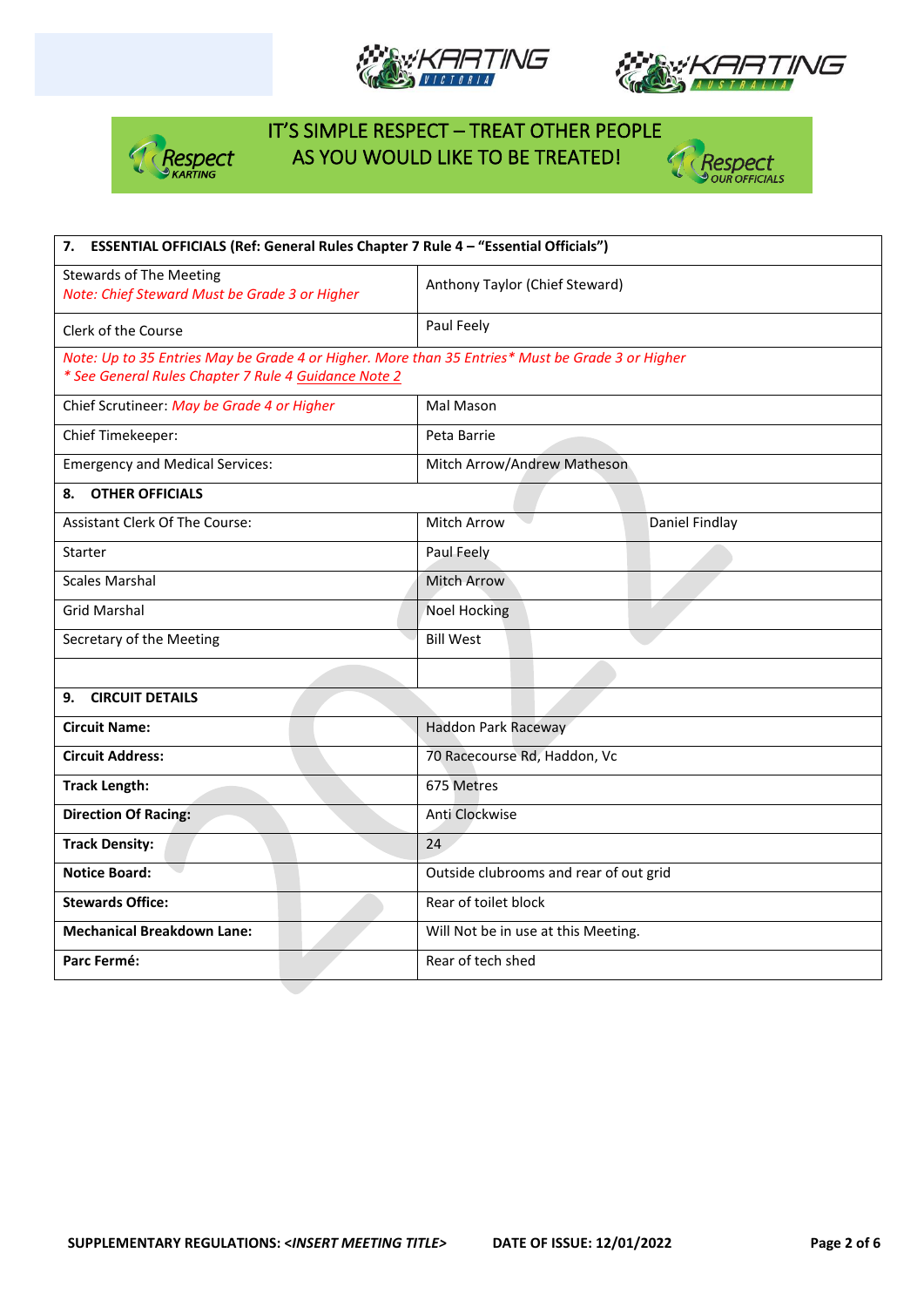







# **2. ADMINISTRATION**

| 1.                                                                                                               |                                                                                                                                            | Anyone that holds a KA karting licence may compete at club events                                                                                                                                                                                                                            |                  |  |                                                                                                                          |  |  |
|------------------------------------------------------------------------------------------------------------------|--------------------------------------------------------------------------------------------------------------------------------------------|----------------------------------------------------------------------------------------------------------------------------------------------------------------------------------------------------------------------------------------------------------------------------------------------|------------------|--|--------------------------------------------------------------------------------------------------------------------------|--|--|
| 2.                                                                                                               | Event.                                                                                                                                     | The Club must maintain a register of all permitted persons who enter the Circuit for the                                                                                                                                                                                                     |                  |  |                                                                                                                          |  |  |
| 3.                                                                                                               |                                                                                                                                            | The number of entries in the Event is strictly limited by Government Directions/Orders.<br>Pre-entry for the Event is essential. There will be NO ENTRIES ACCEPTED ON THE DAY.                                                                                                               |                  |  |                                                                                                                          |  |  |
| <b>COMPETITION GROUPS</b><br>4.                                                                                  |                                                                                                                                            | The Competition Groups listed below are permitted to compete at this Meeting.<br>Competition Group names as listed in the 2022 Australian Karting Manual Competition<br>Rules Chapter 5 Rule 7 must be used.<br>See the Important Notes for Clubs About 4SS Racing (Class Rules, Chapter 20) |                  |  |                                                                                                                          |  |  |
| <b>Competition Group</b>                                                                                         |                                                                                                                                            | <b>Eligible Classes for each Competition Group</b>                                                                                                                                                                                                                                           |                  |  |                                                                                                                          |  |  |
| Cadet                                                                                                            | Cadet 9                                                                                                                                    |                                                                                                                                                                                                                                                                                              | Cadet 12         |  | <b>NOTE: Cadet 9 and Cadet 4SS MUST be</b><br>arranged behind Cadet 12.                                                  |  |  |
| <b>Junior (Lower Performance)</b>                                                                                | KA4                                                                                                                                        |                                                                                                                                                                                                                                                                                              |                  |  |                                                                                                                          |  |  |
| <b>Junior (Higher Performance)</b>                                                                               | KA3                                                                                                                                        |                                                                                                                                                                                                                                                                                              |                  |  |                                                                                                                          |  |  |
| <b>Senior 4 Stroke</b>                                                                                           | 4SS Senior                                                                                                                                 |                                                                                                                                                                                                                                                                                              |                  |  |                                                                                                                          |  |  |
| <b>Senior (Lower Performance)</b>                                                                                |                                                                                                                                            |                                                                                                                                                                                                                                                                                              | KA3              |  | TaG 125 Restricted                                                                                                       |  |  |
| <b>Senior TaG</b>                                                                                                | <b>TaG 125</b>                                                                                                                             |                                                                                                                                                                                                                                                                                              |                  |  |                                                                                                                          |  |  |
| <b>Open Performance</b>                                                                                          |                                                                                                                                            |                                                                                                                                                                                                                                                                                              |                  |  |                                                                                                                          |  |  |
| $\bullet$<br>(2) groups.                                                                                         |                                                                                                                                            |                                                                                                                                                                                                                                                                                              |                  |  | Should any Competition Group reach 80% of the Track Density, the Classes in that Competition Group may be split into two |  |  |
| <b>ENTRIES</b><br>5.                                                                                             |                                                                                                                                            |                                                                                                                                                                                                                                                                                              |                  |  |                                                                                                                          |  |  |
| 2.1 ENTRIES OPEN:                                                                                                | <lnsert time=""> 10/01/2022</lnsert>                                                                                                       |                                                                                                                                                                                                                                                                                              |                  |  |                                                                                                                          |  |  |
| 2.2 ENTRIES CLOSE:                                                                                               |                                                                                                                                            | A minimum of one (1) day prior to the commencement of the Meeting 23:59 10/02/2022<br>NO LATE ENTRIES ACCEPTED.                                                                                                                                                                              |                  |  |                                                                                                                          |  |  |
|                                                                                                                  |                                                                                                                                            |                                                                                                                                                                                                                                                                                              |                  |  |                                                                                                                          |  |  |
| <b>ENTRY FEE</b><br>6.                                                                                           |                                                                                                                                            |                                                                                                                                                                                                                                                                                              |                  |  |                                                                                                                          |  |  |
| 3.1 The Entry Fee for each Competition Group at this Meeting including GST including the TDF levy is as follows: |                                                                                                                                            |                                                                                                                                                                                                                                                                                              |                  |  |                                                                                                                          |  |  |
| <b>Competition Group Name</b>                                                                                    |                                                                                                                                            |                                                                                                                                                                                                                                                                                              | <b>Entry Fee</b> |  |                                                                                                                          |  |  |
| All Groups (Ballarat members)                                                                                    |                                                                                                                                            | \$32                                                                                                                                                                                                                                                                                         |                  |  |                                                                                                                          |  |  |
| All Groups (Non members)                                                                                         |                                                                                                                                            | \$37                                                                                                                                                                                                                                                                                         |                  |  |                                                                                                                          |  |  |
| <b>ENTRY PROCEDURE</b><br>7.                                                                                     |                                                                                                                                            |                                                                                                                                                                                                                                                                                              |                  |  |                                                                                                                          |  |  |
| $\bullet$                                                                                                        | 4.1 Each Entry for this Meeting must be made using the CMS as follows:<br>Log on to your driver information via http://www.karting.net.au/ |                                                                                                                                                                                                                                                                                              |                  |  |                                                                                                                          |  |  |

• Click on the licence and entries icon (top centre of the screen)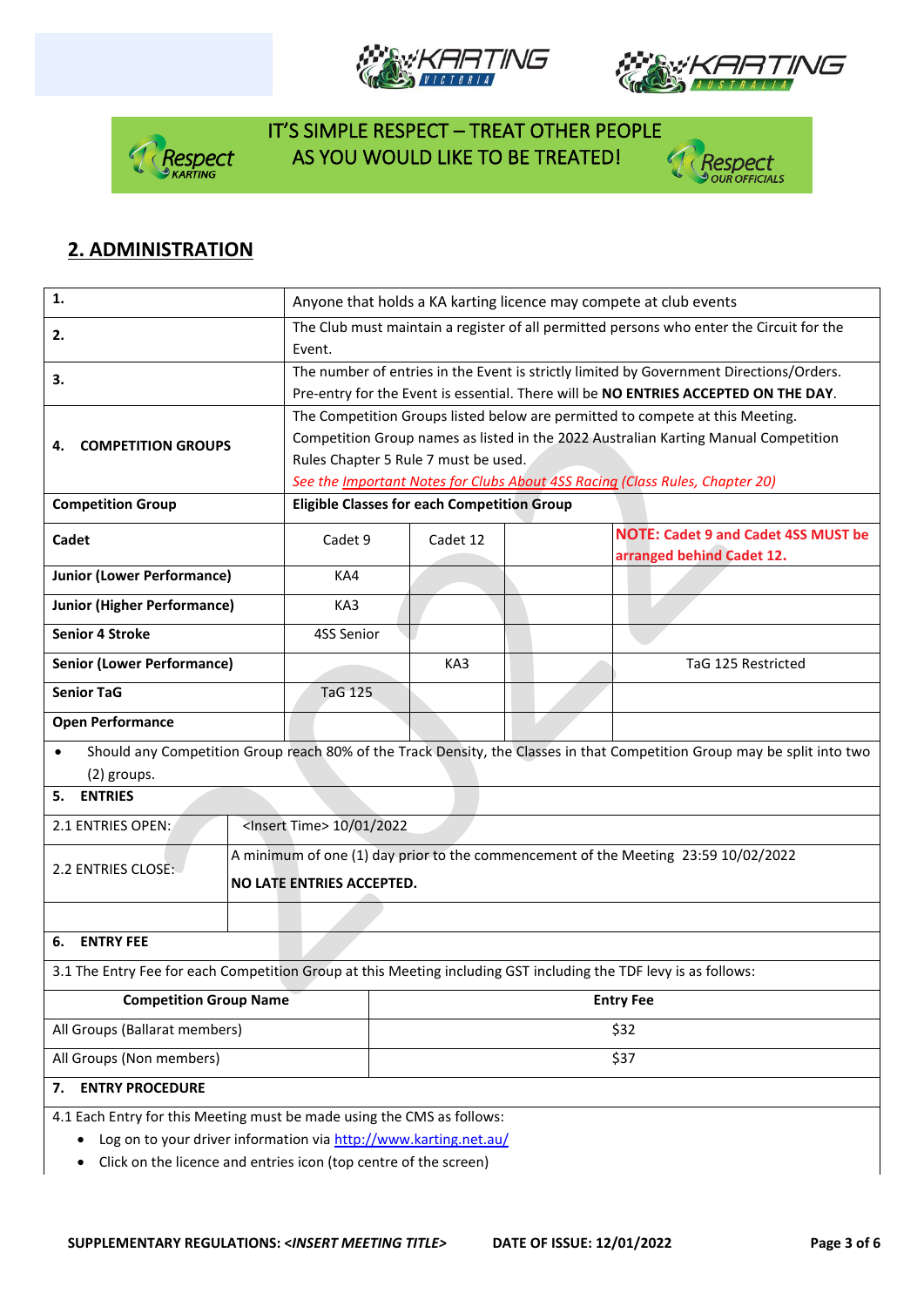







- Click on the "Enter a Race Meeting" icon
- Enter your log on details
- Under 'My Details' functions, choose 'Pre Enter Race Meeting'
- Choose the State in which the Meeting is being held
- Choose the Club who is the Organiser of the Meeting

4.2 Payment of the Entry Fee can be made as follows:

Credit card Payments can be made via CMS using SecurePay ONLY

#### **8. MINIMUM ENTRIES**

5.1 4 is the minimum number of pre-entries which must be received for each Competition Group.

5.2 If insufficient entries are received for a Competition Group to form in its own right, the Competition Group must be consolidated

in accordance with the Competition Rules Chapter 1 – Rule 9.

#### **9. BRING A MATE SESSION**

6.1 A "Bring a Mate" session Will be conducted at this Meeting.

**10. TEAMS COMPETITION**

7.1 Teams Competition Will Not be conducted at this Meeting.

# **3. SPECIFIC COVID-19 RESTRICTION AND MITIGATION REQUIREMENTS**

**COVIDSafe ACTION PLAN** (When required at law)

The Club has completed a COVIDSafe Action Plan and submitted it to the relevant State Government Department. All actions identified as being required to be done to create a COVIDSafe Event and Club facility must be carried out prior to and during the Event.

| 1.   | PERMITTED AND NON-PERMITTED PERSONS                                                                                                                                    |  |  |  |  |  |
|------|------------------------------------------------------------------------------------------------------------------------------------------------------------------------|--|--|--|--|--|
|      | No person who has symptoms consistent with COVID-19 (this includes any fever, respiratory                                                                              |  |  |  |  |  |
| 1.1. | symptoms, shortness of breath, sore throat, cough, lack of smell or fatigue) is permitted to attend                                                                    |  |  |  |  |  |
|      | the Circuit or participate in the Event.                                                                                                                               |  |  |  |  |  |
|      | Any person who starts to feel unwell or to exhibit symptoms of COVID-19 during the Event must                                                                          |  |  |  |  |  |
| 1.2. | immediately avoid contact with all persons at the Circuit and MUST IMMEDIATELY LEAVE the                                                                               |  |  |  |  |  |
|      | Circuit.                                                                                                                                                               |  |  |  |  |  |
|      |                                                                                                                                                                        |  |  |  |  |  |
|      | Note – The number chosen in 2.1 must not exceed the maximum number of people permitted to gather under State<br>Public Health Authority Orders/Directions/Regulations. |  |  |  |  |  |
| 2.   |                                                                                                                                                                        |  |  |  |  |  |
|      | SOCIAL DISTANCING AND DENSITY REQUIRMENTS                                                                                                                              |  |  |  |  |  |
| 2.1. |                                                                                                                                                                        |  |  |  |  |  |
| 2.2. | Government prescribed Social Distancing measures must always be observed.                                                                                              |  |  |  |  |  |
| 2.3. | The use by Permitted Persons of any indoor facilities is strictly limited by the Density Quotient of the room as included                                              |  |  |  |  |  |
|      | in the Club's COVIDSafe Action Plan.                                                                                                                                   |  |  |  |  |  |
| 2.4. | service provided at the Event must fully comply with all State Public<br>Health<br>Authority<br>Food                                                                   |  |  |  |  |  |
|      | Orders/Directions/Regulations.                                                                                                                                         |  |  |  |  |  |
|      | Hand Hygiene must be available at all food service outlets.<br>$\bullet$                                                                                               |  |  |  |  |  |
|      | Regular cleaning in accordance with the Club's COVIDSafe Action Plan MUST be carried out throughout the Event.                                                         |  |  |  |  |  |
| 3.   | <b>Check In Requirements</b>                                                                                                                                           |  |  |  |  |  |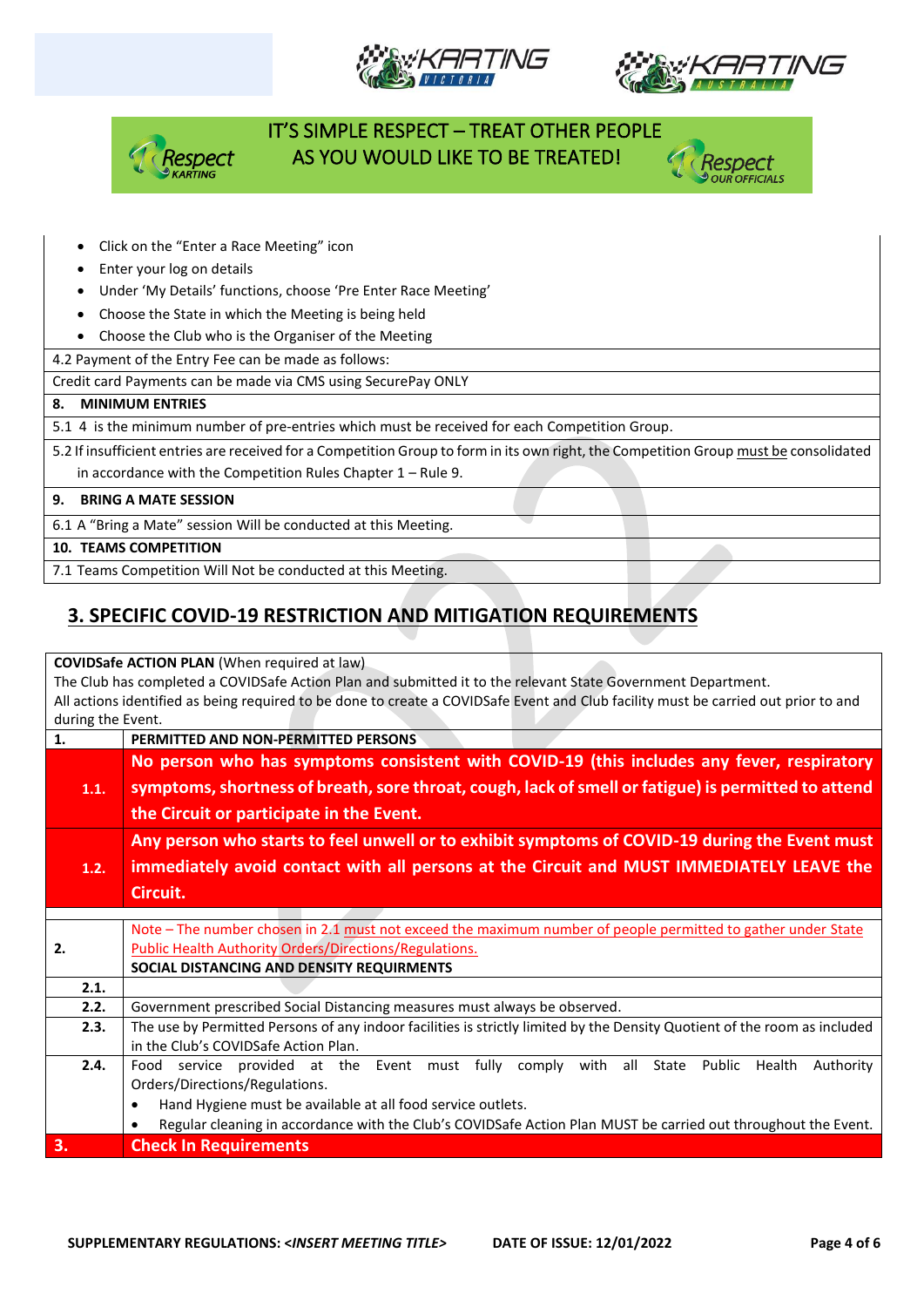







| 3.1 | All Attendees MUST complete the compulsory State Government issued QR Code Check-In upon arrival at the<br>venue if required by the State or Federal Government.                                                                                                                                 |  |  |  |  |  |
|-----|--------------------------------------------------------------------------------------------------------------------------------------------------------------------------------------------------------------------------------------------------------------------------------------------------|--|--|--|--|--|
| 4.  | HYGIENE FACILITIES - TOILET/WASHROOM FACILITIES and HAND SANITISER                                                                                                                                                                                                                               |  |  |  |  |  |
| 4.1 | The Club is required to provide facilities to ensure general and sensible hygiene practices are maintained.                                                                                                                                                                                      |  |  |  |  |  |
| 4.2 | Toilet and washroom facilities at the Circuit must be open and available for use.                                                                                                                                                                                                                |  |  |  |  |  |
| 4.3 | Washroom facilities must be properly equipped with liquid soap, running water and either air hand driers or paper<br>towels.<br>The toilets and washroom facilities must be cleaned at least once during the day or as otherwise required in<br>accordance with the Club's COVIDSafe Action Plan |  |  |  |  |  |
| 4.4 | It is strongly recommended that Essential Karting Personnel and Permitted Persons bring their own supply of hand<br>sanitiser for use in accordance with government recommendations in addition to hand sanitiser that is supplied by the<br>Club.                                               |  |  |  |  |  |

#### **4. COMPETITION**

| 1. FORMAT OF RACING - CLUB COMPETITION GROUPS |                                                                                                                                                           |                                                  |                                                                                                  |    |  |        |   |  |
|-----------------------------------------------|-----------------------------------------------------------------------------------------------------------------------------------------------------------|--------------------------------------------------|--------------------------------------------------------------------------------------------------|----|--|--------|---|--|
| 1.1                                           | <b>Practice</b>                                                                                                                                           | 4 Practice session/s of 10 minutes will be held. |                                                                                                  |    |  |        |   |  |
| 1.2                                           | There Will Not be Timed Qualifying at this Event.<br>Qualifying                                                                                           |                                                  |                                                                                                  |    |  |        |   |  |
| 1.3                                           | <b>Heats &amp; Final</b>                                                                                                                                  |                                                  | The system of gridding will be in accordance with State Regulations - Club Competition Format 17 |    |  |        |   |  |
| <b>DISTANCES</b><br>2.                        |                                                                                                                                                           |                                                  |                                                                                                  |    |  |        |   |  |
| Heat 1                                        |                                                                                                                                                           | 8                                                | Heat 2                                                                                           | 8  |  | Heat 3 | 8 |  |
|                                               |                                                                                                                                                           |                                                  | Final                                                                                            | 10 |  |        |   |  |
| З.                                            | <b>ACCESS TO CIRCUIT</b>                                                                                                                                  |                                                  |                                                                                                  |    |  |        |   |  |
| 3.1                                           |                                                                                                                                                           |                                                  | Competitors will be permitted to enter the Circuit from 8:00am on 13/02/2022                     |    |  |        |   |  |
| 4.                                            | <b>DRIVERS BRIEFING</b>                                                                                                                                   |                                                  |                                                                                                  |    |  |        |   |  |
| 4.1                                           | Drivers Briefing notes will be advised in an electronic format OR over the PA system to all Competitors. Any                                              |                                                  |                                                                                                  |    |  |        |   |  |
|                                               | questions should be directed to the Chief Steward prior to the start of Competition.                                                                      |                                                  |                                                                                                  |    |  |        |   |  |
| <b>SCRUTINEERING</b><br>5.                    |                                                                                                                                                           |                                                  |                                                                                                  |    |  |        |   |  |
| 5.1                                           | All Competitors will be required to complete an electronic Scrutineering Form (Insert the link to the Scrutineering                                       |                                                  |                                                                                                  |    |  |        |   |  |
|                                               | Form provided by KA) via a URL provided to them by the Host Club.                                                                                         |                                                  |                                                                                                  |    |  |        |   |  |
| 5.2                                           | This form will be submitted to the Race Secretary in an electronic format.                                                                                |                                                  |                                                                                                  |    |  |        |   |  |
| 5.3                                           | Scrutineering Stickers will be available for collection from <insert location=""> etween <insert time=""> and <insert time=""></insert></insert></insert> |                                                  |                                                                                                  |    |  |        |   |  |
| 6. FUEL                                       |                                                                                                                                                           |                                                  |                                                                                                  |    |  |        |   |  |
| 6.1                                           | PULP and E10 PULP are the only fuels permitted to be used at this Meeting.                                                                                |                                                  |                                                                                                  |    |  |        |   |  |
| 6.2                                           | Control Fuel Will Not be used at this Meeting.                                                                                                            |                                                  |                                                                                                  |    |  |        |   |  |
| 7.                                            | <b>TIMETABLE</b>                                                                                                                                          |                                                  |                                                                                                  |    |  |        |   |  |
| 7.1                                           | <sunday 02="" 13="" 2022<="" th=""></sunday>                                                                                                              |                                                  |                                                                                                  |    |  |        |   |  |